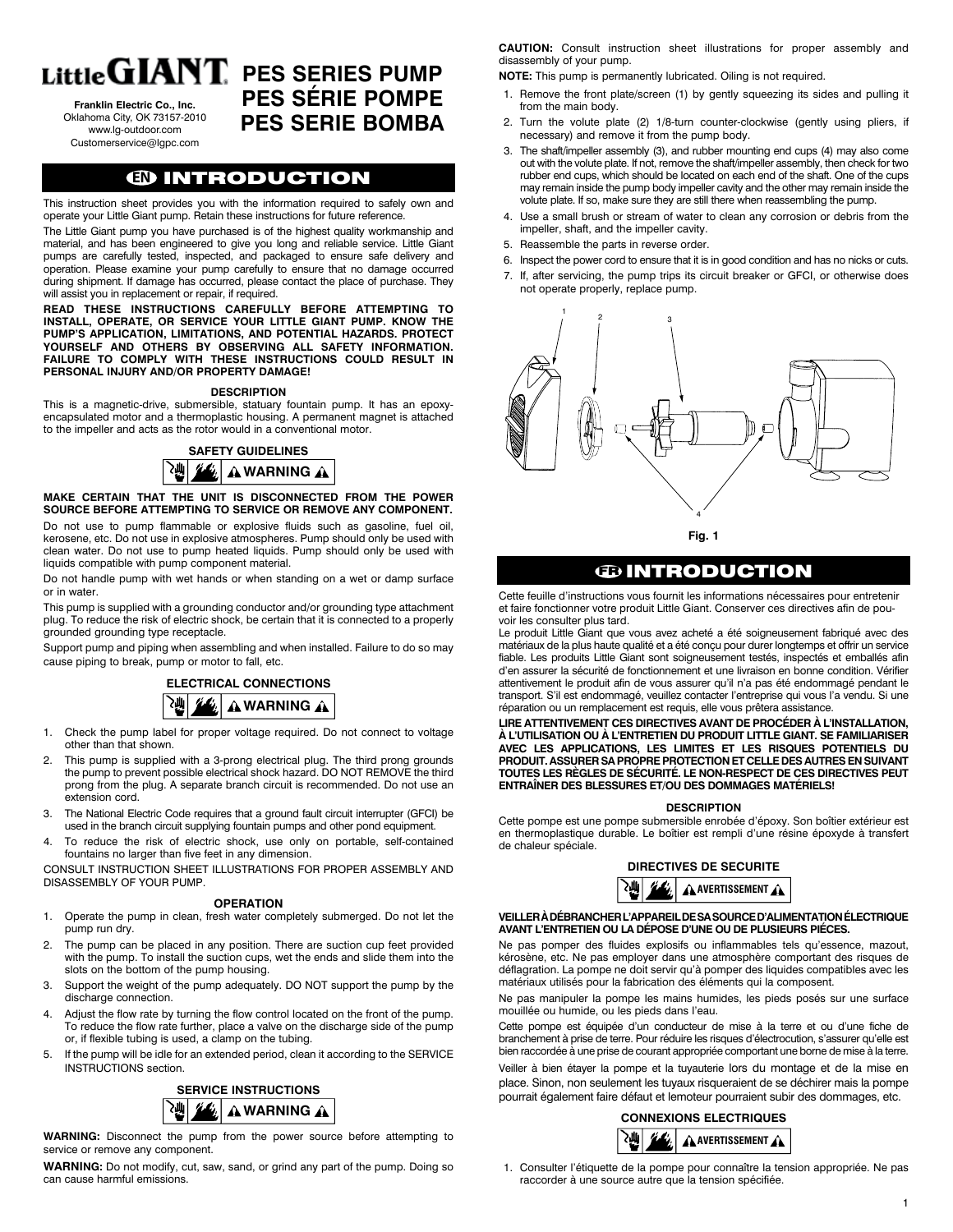- 2. Si la pompe est équipée d'une fiche d'aiimentation électrique à trois broches, la troisième est destinée à raccorder la pompe à la terre pour éliminer les risques d'électrocution. NE PAS ENLEVER cette troisième broche du cordon d'alimentation. Un circuit de branche séparé est recommandé. Ne pas utiliser un prolongateur. Ne pas couper la fiche du cordon.
- 3. Le Code national de l'électricité exige qu'un disjoncteur de fuite de terre soit utilisé dans le circuit de branchement qui alimente les pompes pour fontaine et les autres équipements pour plan d'eau. Consulter votre revendeur d'accessoires électriques pour obtenir cet appareil.
- 4. Afin de réduire les risques de décharge électrique, utiliser seulement sur des fontaines portables et autonomes dont la largeur est inférieure à 1,5 m (5 pi) dans toutes les directions.

LIRE ATTENTIVEMENT LE MODE D'EMPLOI AVANT LE MONTAGE OU LE DEMONTAGE DE LA POMPE.

#### **FONCTIONNEMENT**

- 1. Les pompes de modèle PES doivent être complètement submergées dans de l'eau douce. Ne pas faire fonctionner la pompe à sec.
- 2. Les pompes peuvent être placées dans n'importe quelle position. Elles comportent des pieds à ventouse. Pour installer les ventouses, en mouiller l'extrémité et les glisser dans les fentes à la base du boîtier de la pompe.
- 3. Le poids de la pompe doit être supporté adéquatement. Le raccord d'évacuation NE doit PAS supporter le poids de la pompe.
- Le débit des pompes de la série PES peut être réglé en faisant glisser ou tourner la commande de débit située à l'avant de la pompe. Si le débit doit être réduit davantage, placer une vanne du côté évacuation de la pompe ou, si de la tuyauterie flexible est utilisée, placer un collier sur le tuyau.
- 5. Si l'appareil n'est pas utilisé pendant un certain temps, le nettoyer en suivant les Si l'appareil n'est pas utilise pendant un certain temps, le nettoyer en suivant les<br>instructions de nettoyage de la section suivante. Ne pas le laisser geler pendant la saison froide. Le gel risque de fissurer ou de déformer l'appareil et de le rendre inutilisable.<br>محصور محصور محصور محمد المحصور



**AVERTISSEMENT :** Débrancher la pompe de la source d'alimentation avant de réparer ou de déposer tout composant.

**AVERTISSEMENT :** Ne pas modifier, couper, scier, poncer ou rectifier les pièces de la pompe. Cela pourrait provoquer des émanations dangereuses.

**ATTENTION :** Consulter les illustrations du feuillet d'instructions afin d'assembler et de démonter correctement votre pompe.

**REMARQUE :** Cette pompe est lubrifiée en permanence. Elle ne requiert aucun ajout d'huile.

- 1. Retirer la plaque avant/l'écran (1) en appuyant légèrement sur les côtés puis en le retirant du corps de la pompe.
- 2. Tourner la plaque de volute (2) sur 1/8 tour dans le sens antihoraire (si nécessaire, utiliser une pince avec précaution) puis la retirer du corps de la pompe.
- 3. Il est possible que le montage arbre d'entraînement/turbine (3) et les ventouses en caoutchouc (4) sortent en même temps que la plaque de volute. Si ce n'est pas le cas, déposer l'arbre d'entraînement/la turbine puis vérifier que deux ventouses en caoutchouc se trouvent bien à chaque extrémité de l'arbre d'entraînement. Il est possible qu'une des deux ventouses en caoutchouc reste dans la cavité de la turbine à l'intérieur de la pompe et l'autre à l'intérieur de la plaque de volute. Dans un tel cas, s'assurer qu'elles sont toujours au même endroit avant de réassembler la pompe.
- 4. Utiliser une petite brosse ou un jet d'eau pour enlever la corrosion ou les débris présents sur la turbine, l'arbre et la cavité de la turbine.
- 5. Assembler les pièces dans l'ordre inverse.
- 6. Inspecter le cordon d'alimentation afin de s'assurer qu'il est en bon état et n'est pas entaillé ou coupé.
- 7. Si, après l'entretien, la pompe déclenche le disjoncteur ou l'interrupteur de défaut à la terre (GFCI), ou si elle ne fonctionne pas correctement, remplacez la pompe.

# **ES** INTRODUCCIÓN

Esta hoja de instrucciones le proporciona la información requerida para tener y operar de forma segura su producto Little Giant. Guarde las instrucciones para referencia futura.

El producto Little Giant que ha adquirido se fabrica utilizando mano de obra y materiales de la más alta calidad y ha sido diseñado para prestarle un servicio duradero y confiable. Los productos Little Giant son cuidadosamente probados, inspeccionados y empacados para garantizarle una entrega y operación seguras. Examine su unidad cuidadosamente para asegurarse de que no haya ocurrido ningún daño durante el transporte. Si se ha presentado algún daño, comuníquese con el lugar de compra. Deberán darle asistencia para obtener la reparación o reemplazo, si se requiere.

**LEA ESTAS INSTRUCCIONES CUIDADOSAMENTE ANTES DE INTENTAR INSTALAR, HACER FUNCIONAR O PRESTAR SERVICIO TÉCNICO A SU PRODUCTO LITTLE GIANT. CONOZCA CUÁLES SON LAS APLICACIONES, LIMITACIONES Y PELIGROS POTENCIALES DE LA UNIDAD. PROTEJA A TERCEROS Y PROTÉJASE A USTED MISMO SIGUIENDO TODA LA INFORMACIÓN DE SEGURIDAD. ¡LA FALTA DE CUMPLIMIENTO DE ESTAS INSTRUCCIONES PUEDE PRODUCIR LESIONES PERSONALES Y/O DAÑOS A LA PROPIEDAD!**

#### **DESCRIPCION**

La bomba que ha comprado es un bomba sumergible encapsulada con epoxia con una carcasa externa construida de un termoplástico duradero. La caja está rellena de una epoxia especial de transferencia de calor.

#### **NORMAS DE SEGURIDAD**



#### **CERCIÓRESE DE QUE LA UNIDAD SE ENCUENTRA DESCONECTADA DE LA FUENTE DE ELECTRICIDAD, ANTES DE TRATAR DE REPARAR O QUITAR CUALQUIER PIEZA.**

No utilice la bomba para bombear líquidos combustibles o explosivos, tales como gasolina, petróleo combustible, kerosene, etc. No la utilice en ambientes explosivos. La bomba solamente debe utilizarse en líquidos compatibles con los materiales de sus elementos integrantes.

No manipule la bomba con las manos mojadas, ni mientras se encuentre en una superficie mojada o huímeda o entre el agua.

Esta bomba está dotada de un cable de puesta a tierra, un enchufe tomacorriente de puesta a tierra o ambas cosas. Para reducir el riesgo de choque eléctrico, cerciórese de que se encuentre conectada a un receptáculo de puesta a tierra, debidamente puesto a tierra.

Sostenga la bomba y la tubería durante el ensamblaje y la instalacion. La falta de soporte puede ocasionar roturas de la tubería, caIídas de la bomba, fallas del motor, etc.



- 1. Consulte el rótulo de la bomba, para conocer el voltaje adecuado que se requiere. No la conecte a un voltaje distinto del indicado.
- 2. Si la bomba está dotada de un enchufe eléctrico de tres dientes, el tercer diente es para ponerla a tierra, con el fin de prevenir el peligro de posibles choques eléctricos. NO QUITE el tercer diente del enchufe. Se recomienda un circuito de ramal independiente. No utilice cables de extensión.
- 3. El Código Eléctrico de Estados Unidos requiere el uso de un interruptor de circuito para fallas conectado a tierra (GFCI, por sus siglas en inglés) en el circuito derivado que suministra energía a las bombas de las fuentes y otros equipos de estanques. Consulte con su proveedor de suministros eléctricos para adquirir este dispositivo.
- 4. Para reducir el riesgo de choque eléctrico, utilícela solamente en fuentes portátiles y autocontenidas que no tengan más de 1,5 metros (cinco pies) en cualquier dirección.

CONSULTE LAS ILUSTRACIONES DE LA HOJA DE INSTRUCCIONES, PARA MONTAR Y DESMONTAR CORRECTAMENTE SU BOMBA.

#### **FUNCIONAMIENTO**

- 1. Las bombas modelo PES deben funcionar completamente sumergidas en agua dulce y limpia. No permita que la bomba funcione sin líquido.
- 2. Las bombas se pueden colocar en cualquier posición. Hay patas succionadoras que se proporcionan con la bomba. Para instalar los succionadores, moje los extremos y deslícelos en las ranuras en la parte inferior del alojamiento de la bomba.
- 3. El peso de las bombas se debe apoyar debidamente. NO apoye las bombas por la conexión de descarga.
- 4. La velocidad de flujo de la bomba serie PES se puede ajustar deslizando o gira el control de flujo ubicado en la parte frontal de la bomba. Si la velocidad de flujo se debe reducir aún más, coloque una válvula en el lado de descarga de la bomba o, si se utiliza tubería flexible, se puede utilizar una abrazadera en la tubería.
- 5. Si la unidad no se va a utilizar por un período de tiempo, siga las instrucciones de limpieza que se describen en la siguiente sección. No deje que la unidad se congele en el invierno. Esto puede causar un fisuramiento o distorsión que puede destruir la unidad.



**ADVERTENCIA:** Desconecte la bomba de la fuente de energía antes de intentar realizar cualquier servicio técnico o quitar cualquier componente.

**ADVERTENCIA:** No modifique, corte, serruche, lije o esmerile ninguna pieza de la bomba. Esto puede producir emisiones nocivas.

**PRECAUCIÓN:** Consulte las ilustraciones en la hoja de instrucciones para el armado y desarmado correcto de la bomba.

**NOTA:** Esta bomba cuenta con lubricación permanente. No requiere aceite.

- 1. Quite la rejilla/placa frontal (1) apretando levemente los lados y extrayéndola del cuerpo principal.
- 2. Gire la placa de espiral (2) 1/8 de vuelta hacia la izquierda (use alicates con cuidado, de ser necesario) y quítela del cuerpo de la bomba.
- 3. El conjunto eje/impulsor (3) y los sujetadores de montaje terminales de caucho (4) también pueden desprenderse con la placa de espiral. De lo contrario, retire el conjunto eje/impulsor y busque los dos sujetadores de montaje terminales de caucho que deben estar ubicados en ambos extremos del eje. Uno de los sujetadores puede quedar dentro de la cavidad del impulsor en el cuerpo de la bomba y el otro puede quedar dentro de la placa de espiral. De ser así, asegúrese de que permanezcan en su lugar al volver a armar la bomba.
- 4. Utilice un cepillo pequeño o un chorro de agua para limpiar cualquier corrosión o desechos del impulsor, eje y la cavidad del impulsor.
- 5. Vuelva a armar las piezas en el orden inverso.
- Inspeccione el cable de energía para asegurarse de que esté en buenas condiciones y que no presente mellas ni cortes.
- 7. Si, después de efectuar el servicio, la bomba dispara el disyuntor o el GFCI, o no funciona adecuadamente en alguna otra forma, reemplace la bomba.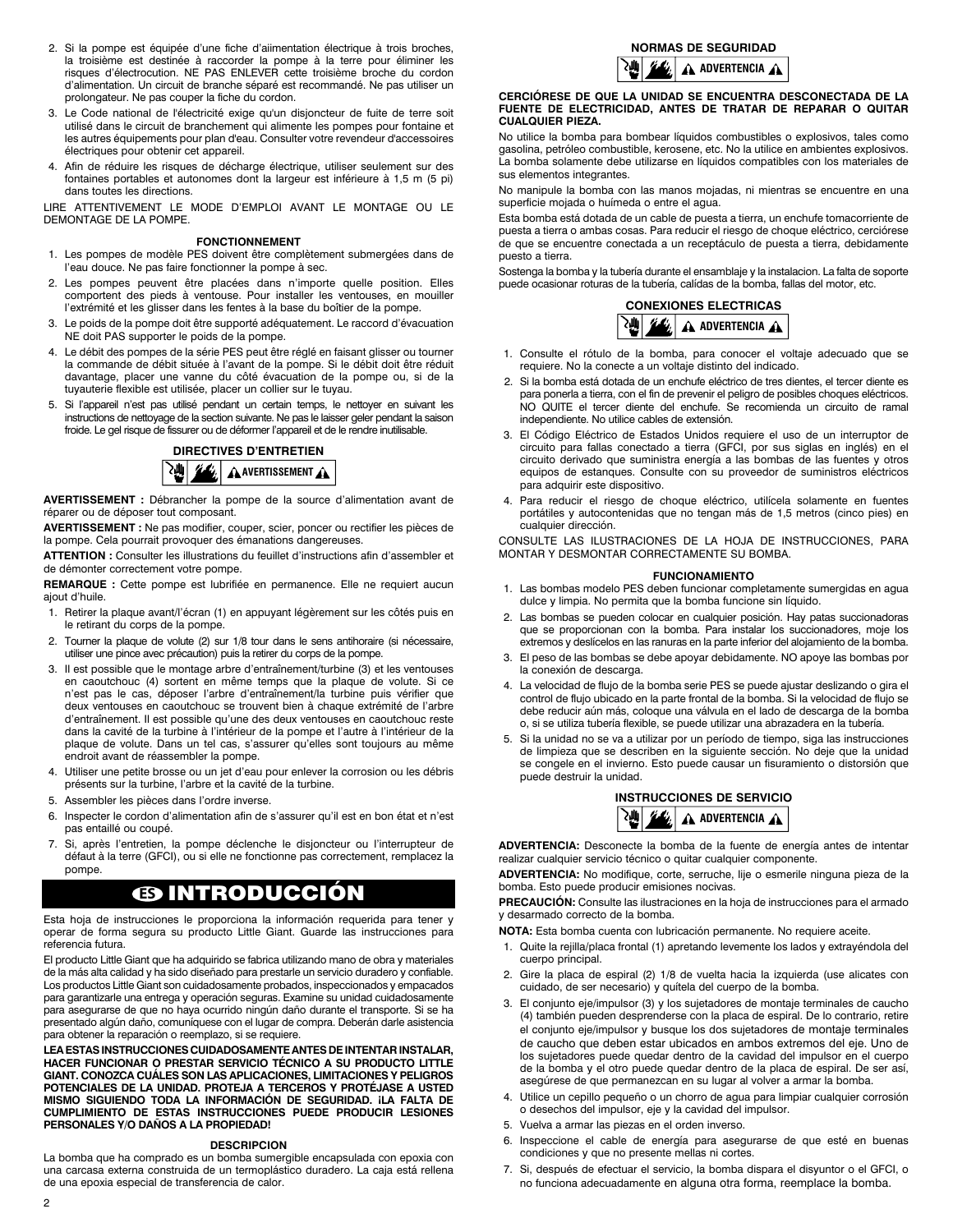#### **LIMITED WARRANTY**

THIS WARRANTY SETS FORTH THE COMPANY'S SOLE OBLIGATION AND PURCHASER'S EXCLUSIVE REMEDY FOR DEFECTIVE PRODUCT.

Franklin Electric Company, Inc. and its subsidiaries (hereafter "the Company") warrants that the products accompanied by this warranty are free from defects in materials or workmanship of the Company that exist at the time of sale by the Company and which occur or exist within the applicable warranty period. Any distributor, sub-distributor, recipient, end-user and/or consumer agrees that by accepting the receipt of the products, the distributor, sub-distributor, recipient, end user and/or consumer expressly agrees to be bound by the terms of the warranty set forth herein.

#### **I. Applicable Warranty Period**

The products accompanied by this warranty shall by covered by this Limited Warranty for a period of 36 months from the date of original purchase by the consumer. In the absence of suitable proof of purchase date, the warranty period of this product will begin to run on the product's date of manufacture.

#### **II. Instructions Applicable to this Limited Warranty**

- 1. Consumers wishing to submit a warranty claim must return the products accompanied by this warranty to the point of purchase for warranty consideration.
- 2. Upon discovery of a defect, any personal injury, property damage or any other type of resulting damage, if applicable, shall be reasonably mitigated to the extent possible.
- 3. At its discretion, the Company may inspect products either at its facilities, or in the field, and after determination of a warranty claim, will, at its option, repair or replace defective parts. Repaired or replaced parts will be returned freight prepaid by the Company.
- 4. This warranty policy does not cover any labor or shipping charges. The Company shall not be liable for any costs or charges attributable to any product testing, maintenance, installation, repair or removal, or for any tools, supplies, or equipment needed to install, repair, or remove any product.

# **III. Limitations Applicable to this Limited Warranty**

**THIS WARRANTY DOES NOT APPLY TO ANY OF THE FOLLOWING:**

- 1. Brushes, impeller or cam on models with brush-type motors and/or flex-vane impellers.
- 2. Any product that is not installed, applied, maintained and used in accordance with the Company's published instructions, applicable codes, applicable ordinances and/or with generally accepted industry standards.
- 3. Any product that has been subject to misuse, misapplication, neglect, alteration, accident, abuse, tampering, acts of God (including lightning), acts of terrorism, acts of war, fire, improper storage or installation, improper use, improper maintenance or repair, damage or casualty, or to an excess of the recommended maximums as set forth in the product instructions.
- 4. Any product that is operated with any accessory, equipment, component, or part not specifically approved by the Company.
- 5. Use of replacement parts not sold by the Company, the unauthorized addition of non-Company products to other Company products, and the unauthorized alteration of Company products.
- 6. Products damaged by normal wear and tear, normal maintenance services and the parts used in connection with such service, or any other conditions beyond the control of the Company.
- 7. Any product that has been used for purposes other than those for which it was designed and manufactured.
- 8. Any use of the product where installation instructions and/or instructions for use were not followed.
- 9. Products connected to voltage other than indicated on nameplate.
- 10. Products where the pump was exposed to any of the following: sand, gravel, cement, grease, plaster, mud, tar, hydrocarbons, hydrocarbon derivatives (oil, gasoline, solvents, etc.) or other abrasive or corrosive substances.
- 11. Products in which the pump has been used to pump or circulate anything other than fresh water at room temperature.
- 12. Products in which the pump was allowed to operate dry (fluid supply cut off).
- 13. Products in which the sealed motor housing has been opened or the product has been otherwise dismantled by customer.
- 14. Products in which the cord has been cut to a length of less than three feet.

The Company reserves the right at any time, and from time to time, to make changes in the design and/or improvements upon its product without thereby imposing any obligation upon itself to make corresponding changes or improvements in or upon its products already manufactured and/or previously sold. The Company further reserves the right to substitute parts or components of substantially equal quality in any warranty service required by operation of this Limited Warranty.

This written Limited Warranty is the entire warranty authorized and offered by the Company. There are no warranties or representations beyond those expressed in this document. THIS WARRANTY AND REMEDY IS IN LIEU OF ALL OTHER WARRANTIES AND REMEDIES INCLUDING WITHOUT LIMITATION, WARRANTIES OF MERCHANTABILITY AND/OR FITNESS FOR A PARTICULAR PURPOSE, WHICH ARE HEREBY SPECIFICALLY DISCLAIMED AND EXPRESSLY EXCLUDED. CORRECTION OF NON-CONFORMITIES, IN THE MANNER AND FOR THE PERIOD OF TIME AS SET FORTH ABOVE, SHALL CONSTITUTE FULFILLMENT OF ALL LIABILITY OF THE COMPANY TO THE PURCHASER WHETHER BASED ON CONTRACT, NEGLIGENCE, OR OTHERWISE.

#### **THE COMPANY SHALL NOT BE LIABLE FOR INCIDENTAL, CONSEQUENTIAL OR SPECIAL DAMAGES SUCH AS, BUT NOT LIMITED TO:**

**DAMAGE TO OR LOSS OF OTHER PROPERTY OR EQUIPMENT, LOSS OF USE OF EQUIPMENT, FACILITIES OR SERVICE, LOSS OF PROFIT OR SALES, COST OF PURCHASES OR REPLACEMENT GOODS, CLAIMS OF CUSTOMERS OF THE PURCHASER, FAILURE TO WARN AND/OR INSTRUCT, LOSS OF OTHER PRODUCTS, OR COSTS OF ENVIRONMENTAL REMEDIATION, OR DIMINUTION IN PROPERTY VALUE. THE REMEDIES OF THE PURCHASER SET FORTH HEREIN ARE EXCLUSIVE, AND THE LIABILITY OF THE COMPANY SHALL NOT, EXCEPT AS EXPRESSLY PROVIDED HEREIN, EXCEED THE PRICE** 

**OF THE PRODUCTS UPON WHICH SUCH LIABILITY IS BASED. DAMAGES AS SET FORTH IN THIS PARAGRAPH SHALL BE REASONABLY MITIGATED TO THE EXTENT POSSIBLE. THIS PARAGRAPH SHALL ALSO APPLY TO ALL DAMAGES RESULTING FROM CONDITIONS SET FORTH IN SECTION III ABOVE AND (1) DEFECTS IN PRODUCT PROTOTYPES OR REPLACEMENT PART PROTOTYPES THAT HAVE NOT BEEN PUT INTO PRODUCTION, CIRCULATED AND SOLD BY THE COMPANY, AND/OR (2) DEFECTS THAT WERE NOT FOUND AT THE TIME OF SALE DUE TO SCIENTIFIC AND TECHNOLOGICAL REASONS.**

This Limited Warranty gives you specific legal rights. You may have other rights, which vary according to the applicable laws and regulations. Where any term of this warranty is prohibited by such laws, it shall be null and void, but the remainder of this warranty shall remain in full force and effect.

DISCLAIMER: Any oral statements about the product made by the seller, the Company, the representatives or any other parties, do not constitute warranties, shall not be relied upon by the user, and are not part of the contract for sale. Seller's and the Company's only obligation, and buyer's only remedy, shall be the replacement and/or repair by the Company of the product as described above. Before using, the user shall determine the suitability of the product for his intended use, and user assumes all risk and liability whatsoever in connection therewith.

#### **GARANTIE LIMITÉE**

LA PRÉSENTE GARANTIE ÉNONCE LA SEULE OBLIGATION DE LA SOCIÉTÉ ET LE RECOURS EXCLUSIF DE L'ACHETEUR POUR UN PRODUIT DÉFECTUEUX.

Franklin Electric Company, Inc et ses filiales (ci-après « la Société ») garantit que les produits accompagnés de cette garantie sont exempts de défauts de matériaux ou de fabrication de la Société existant au moment de la vente par la Société et qui se produisent ou existent pendant la période de garantie applicable. Tout distributeur, sous-distributeur, destinataire, utilisateur final et/ou consommateur, en acceptant la réception des produits, convient que le distributeur, sous-distributeur, destinataire, utilisateur final et/ou consommateur accepte expressément d'être lié par les termes de la garantie qui y sont énoncés.

#### **I. Période de Garantie Applicable**

Les produits accompagnés par cette garantie doivent être couverts par cette Garantie Limitée pour une période de 36 mois à compter de la date d'achat originale par le consommateur. En l'absence de preuves concrètes de la date d'achat, la période de garantie de ce produit commencera à partir de la date de fabrication du produit.

#### **II. Instructions Applicables à cette Garantie Limitée**

- Les consommateurs qui souhaitent soumettre une réclamation de garantie doivent retourner les produits avec cette garantie au point de vente pour considération de garantie.
- 2. En cas de découverte d'un défaut, une lésion corporelle, un dommage matériel ou tout autre type de dommages en résultant, le cas échéant, doivent être raisonnablement atténués dans la mesure du possible.
- 3. À sa discrétion, la Société peut inspecter les produits, soit à ses installations, soit au site, et après détermination d'une réclamation de garantie, à sa discrétion, fera réparer ou remplacer les pièces défectueuses. Les pièces réparées ou remplacées seront retournées avec frais de transport prépayés par la Société.
- 4. Cette politique de garantie ne couvre pas les frais de main d'oeuvre ou d'expédition. La Société ne sera pas responsable des coûts ou des frais imputables à tout essai, entretien, installation, réparation ou enlèvement de produit, ou pour tout outil, fourniture, ou équipement nécessaire pour installer, réparer ou enlever tout produit.

#### **III. Limitations Applicables à cette Garantie Limitée**

#### **CETTE GARANTIE NE S'APPLIQUE PAS AUX SUIVANTS :**

- 1. Balais, impulseur ou came sur des modèles avec des moteurs de type balais et/ou des impulseurs flex-vane (à palette flex).
- 2. Tout produit qui n'est pas installé, appliqué, entretenu et utilisé conformément aux instructions publiées par la Société, aux codes et règlements applicables en vigueur et/ou aux normes généralement acceptées de l'industrie.
- Tout produit qui a fait l'objet d'une utilisation anormale, d'une mauvaise application, de négligence, d'altération, d'accident, d'abus, de modification, d'actes de Dieu (y compris la foudre), d'actes de terrorisme, d'actes de guerre, d'incendie, d'un mauvais entreposage ou installation, d'une mauvaise utilisation, d'un mauvais entretien ou d'une mauvaise réparation, de dommages ou pertes, ou d'une utilisation au-delà des maximums recommandés, comme énoncés dans les instructions du produit.
- 4. Tout produit qui est utilisé avec un accessoire, matériel, composant, ou pièce non expressément agréés par la Société.
- L'utilisation de pièces de rechange non vendues par la Société, l'addition non autorisée de produits ne provenant pas de la Société à d'autres produits de la Société, et la modification non autorisée des produits de la Société.
- 6. Les produits endommagés par l'usure normale, les services habituels d'entretien et les pièces utilisées dans le cadre de ces services, ou toute autre condition hors du contrôle de la Société.
- 7. N'importe quel produit qui a été utilisé à des fins autres que celles pour lesquelles il a été conçu et fabriqué.
- 8. Toute utilisation du produit pour laquelle les instructions d'installation et/ou les instructions d'utilisation n'ont pas été suivies.
- 9. Les produits branchés à une tension autre que celle indiquée sur la plaque signalétique.
- 10. Les produits dont la pompe a été exposée à l'un des suivants : sable, gravier, ciment, graisse, plâtre, boue, goudron, hydrocarbures, dérivés d'hydrocarbures (huile, essence, solvants, etc) ou d'autres substances abrasives ou corrosives.
- 11. Les produits dans lesquels la pompe a été utilisée pour pomper ou faire circuler des liquides autres que de l'eau douce à température ambiante.
- 12. Des produits dans lesquels la pompe a été autorisée à fonctionner à sec (alimentation en liquide coupée).
- 13. Les produits dans lesquels la carcasse de moteur scellée a été ouverte ou le produit a été autrement démonté par le client.
- 14. Les produits dans lesquels le cordon a été coupé à une longueur de moins de trois pieds.

La Société se réserve le droit, à tout moment, et de temps à autre, d'apporter des changements à la conception et/ou des améliorations à ses produits sans pour autant imposer une quelconque obligation sur elle-même d'apporter des modifications ou des